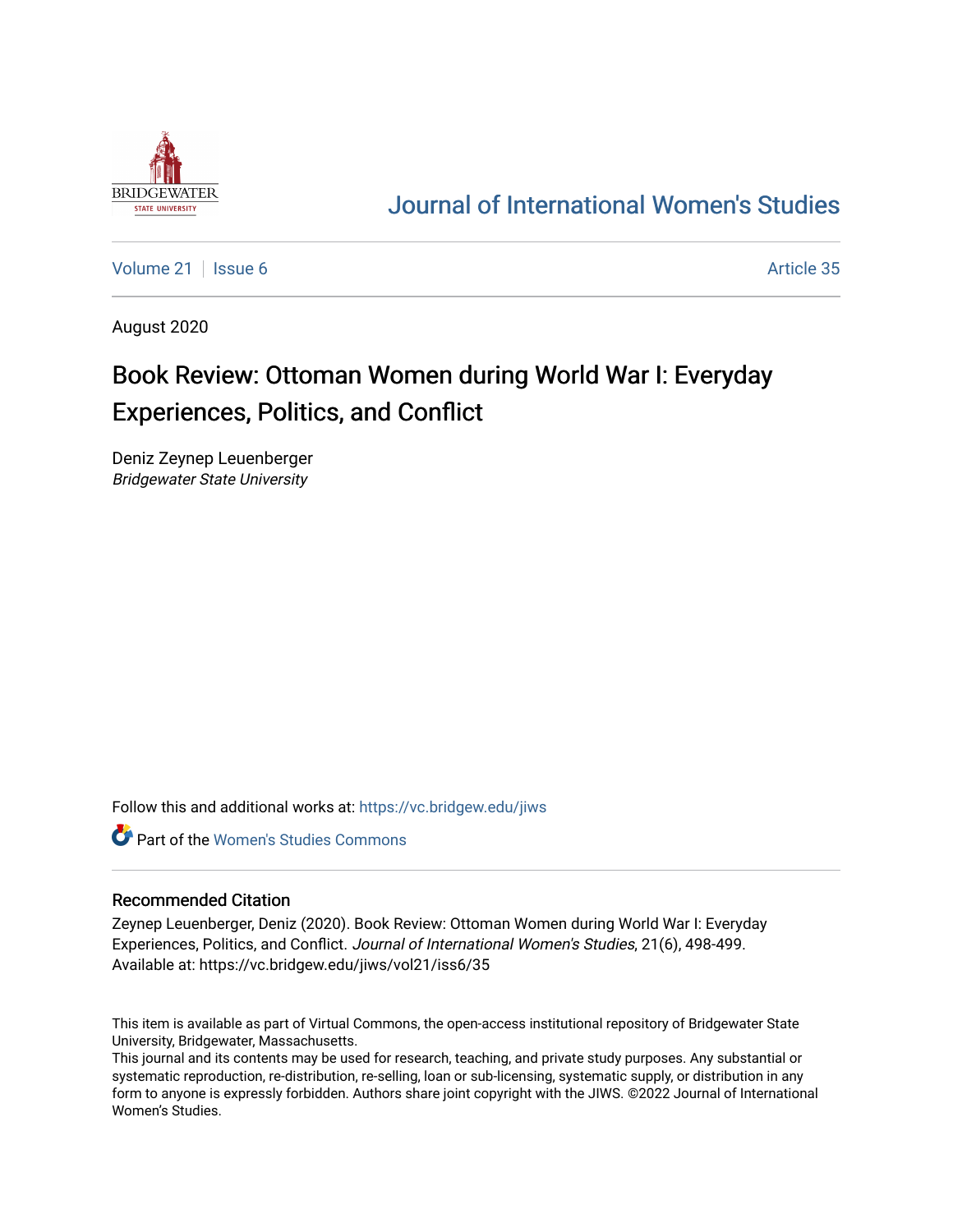Zeynep Leuenberger: Book Review: Ottoman Women during World War I: Everyday Experiences, Politics, and Conflict

This journal and its contents may be used for research, teaching and private study purposes. Any substantial or systematic reproduction, re-distribution, re-selling, loan or sub-licensing, systematic supply or distribution in any form to anyone is expressly forbidden. ©2020 Journal of International Women's Studies.

## **Ottoman Women during World War I: Everyday Experiences, Politics, and Conflict. 1**

Reviewed by Deniz Zeynep Leuenberger<sup>2</sup>

The historical discourse related to the Ottoman Empire is largely silent on the lives of women. From this perspective, *Ottoman Women during World War I: Everyday Experiences, Politics, and Conflict* is especially powerful and important because it focuses on the lives of ordinary women and it tells their story in spite of the limited availability of written narratives by and on women from the period. The book is an exploration of the day to day lives of women from poor families, providing a detailed, rich, and carefully researched historical perspective. The book gives voice to the experiences of soldier's wives and mothers and to women filling labor gaps in areas such as agricultural labor, nursing, and textile work. It provides evidence of the foundational role of women in the survival of their families, neighborhoods, and communities. The work pulls the reader into the individual lives of families and the painful stories of their war experiences while supporting those narratives with relevant and thoughtfully chosen data.

Using public records, poetry, and petitions, often written by paid scribes on behalf of women who were themselves largely illiterate, the book ties together the personal lives, battles, and struggles of Ottoman women on the home front. Given the lack of journals and other written documents by poor Ottoman women during World War I, the methodology is especially resourceful. Although middle-class and elite women were sometimes literate, keeping journals and writing poetry, the primary source for written evidence on poorer women comes from public petitions and records (pp.6-7). These documents, most likely written on behalf of women with government grievances by professional scribes, are useful evidence of their struggles and experiences. The author acknowledges that there are cons with the use of these documents, including a prescribed structure, impossibility of interviewing subjects as follow up, and the loss of voice in the translation from oral narrative to text (pp.7-8). These are, of course, challenges in any history of non-biographical and non-elite experiences, which are less likely to be documented formally and in writing. What is surprising is the detail and passion apparent in these documents, which provide the reader the opportunity to connect with individuals in the past, often at their most vulnerable times.

While histories of elite and middle class women provide insight on the evolving political and social environment for Ottoman women during World War I, the stories of poor women inform the reader about critical changes in the "state-society relationship" and explain problems through from their perspective as they experienced the collapse of an empire (p.3). The histories of poor women's advocacy, although their activism may be less organized than that of elite women (p. 5), reveal the foundation for women's rights that become a hallmark of Ataturk's nationalist movement. The book asserts it is because the lives of wealthy and middleclass women were entirely different than those of poor women, that the stories of the poor are an important addition.

1

<sup>1</sup> Reviewed book citation: Metinsoy, E. M. (2020). *Ottoman Women during World War I: Everyday Experiences, Politics, and Conflict.* New York, New York: Cambridge University Press.

<sup>&</sup>lt;sup>2</sup> Academic Degree: PhD. Title: Chief of Staff and Vice President for Planning and Strategy, Professor. Contact Details: Bridgewater State University, E-mail[: dleuenberger@bridgew.edu.](mailto:dleuenberger@bridgew.edu)

Journal of International Women's Studies Vol. 21, No. 6 August 2020